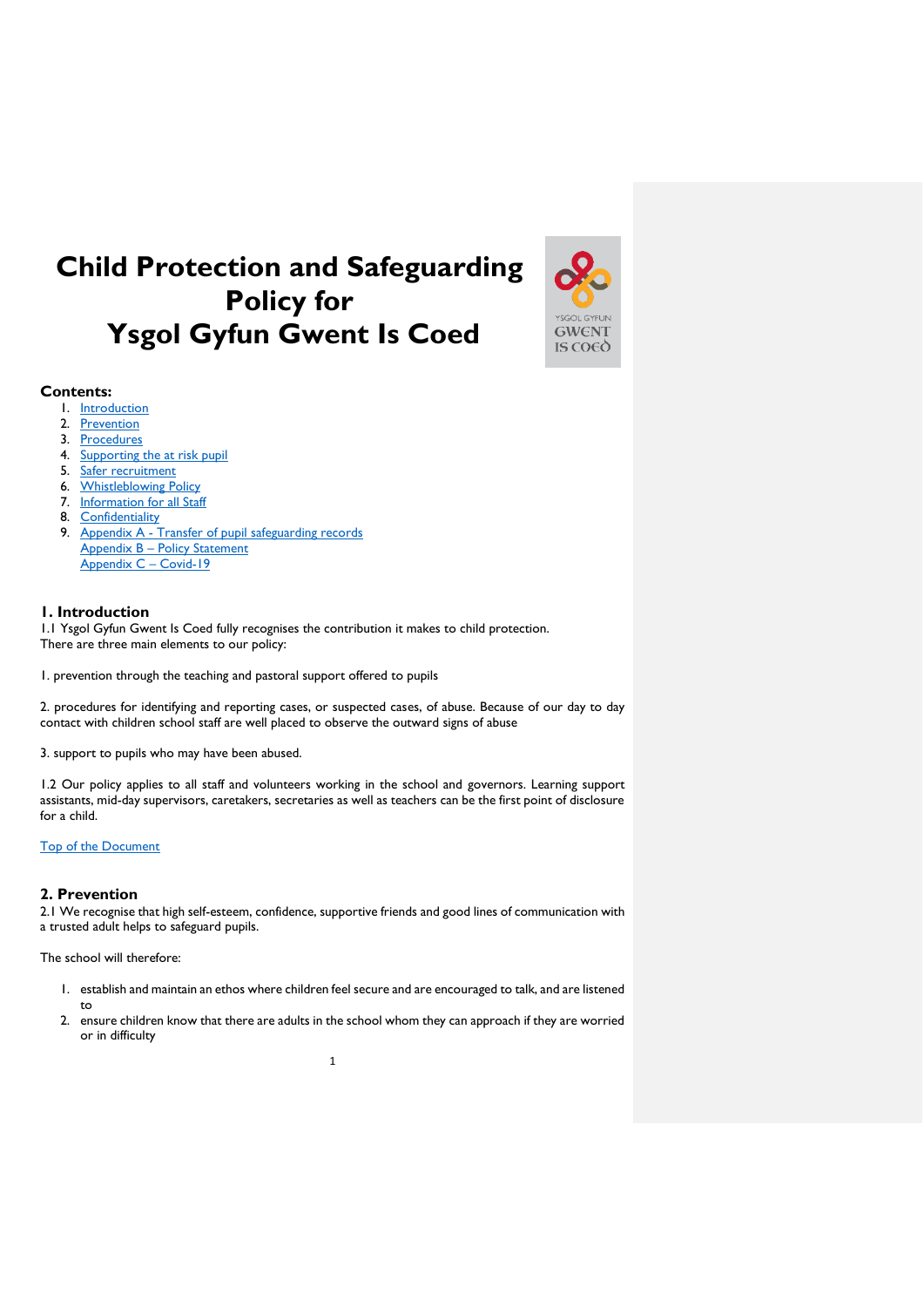- 3. include in the curriculum, activities and opportunities for Personal Social Education (PSE) which equip children with the skills they need to stay safe from abuse and to know to whom to turn for help
- include in the curriculum, material which will help children develop realistic attitudes to the responsibilities of adult life, particularly with regard to childcare and parenting skills.

# [Top of the Document](#page-0-2)

## <span id="page-1-0"></span>**3. Procedures**

3.1 We will follow the Wales Safeguarding Procedures that have been endorsed by the Local Safeguarding Children Board.

3.2 The school will:

- 1. ensure it has a designated senior person for child protection who has undertaken the appropriate training
- 2. recognise the role of the designated senior person and arrange support and training.
- 3. ensure every member of staff and every governor knows:
- the name of the designated senior person and their role and the designated governor for child protection proper channels and within the timescales agreed with the Local Safeguarding Children Board
- how to take forward those concerns where the designated senior person is unavailable.
- 4. ensure that members of staff are aware of the need to be alert to signs of abuse and know how to respond to a pupil who may disclose abuse
- 5. ensure that parents have an understanding of the responsibility placed on the school and staff for child protection by setting out its obligations in the school brochure
- 6. provide training for all staff so that they know:
- their personal responsibility
- the agreed local procedures
- the need to be vigilant in identifying cases of abuse
- how to support a child who discloses abuse.
- 7. notify the local social services team if:
- a pupil on the child protection register is excluded either for a fixed term or permanently
- if there is an unexplained absence of a pupil on the child protection register of more than two days duration from school (or one day following a weekend)
- 8. work to develop effective links with relevant agencies and co-operate as required with their enquiries regarding child protection matters including attendance at initial review and child protection conferences and core groups and the submission of written reports to the conferences
- 9. keep written records of concerns about children (noting the date, event and action taken), even where there is no need to refer the matter to social services immediately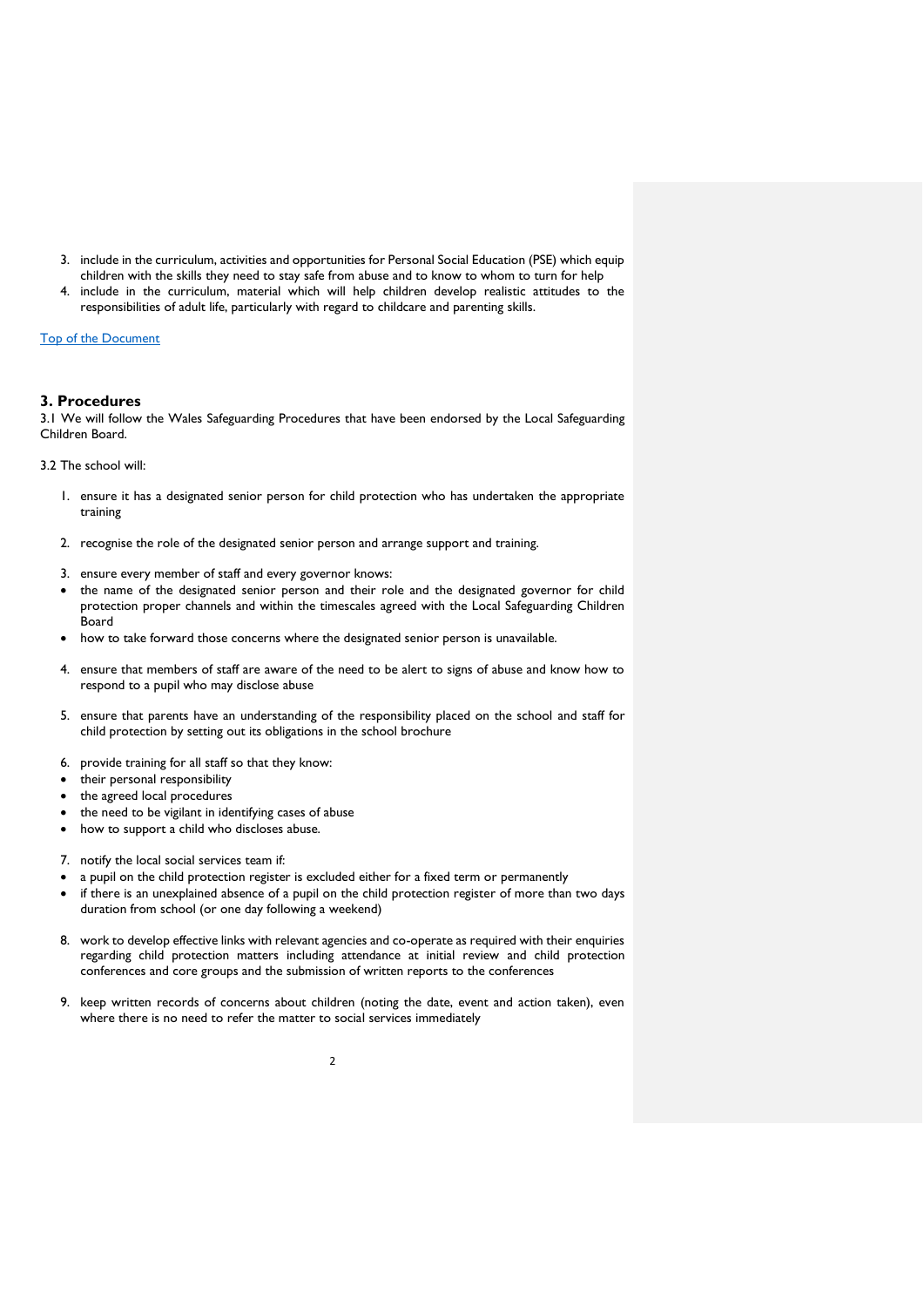- 10. ensure all records are kept secure and in locked locations
- 11. adhere to the procedures set out in the Welsh Government circular 002/2013: 'Disciplinary and Dismissal Procedures for School Staff'
- 12. ensure that recruitment and selection procedures are made in accordance with Welsh Government guidance 'Keeping Learners Safe'
- 13. designate a governor for child protection who will oversee the school's child protection policy and practice

# [Top of the Document](#page-0-2)

#### <span id="page-2-0"></span>**4. Supporting the pupil at risk**

4.1 We recognise that children who are at risk, suffer abuse or witness violence may be deeply affected by this.

4.2 This school may be the only stable, secure and predictable element in the lives of children at risk. Nevertheless, when at school their behaviour may be challenging and defiant or they may be withdrawn.

4.3 The school will endeavour to support the pupil through:

• the content of the curriculum to encourage self- esteem and self motivation (see section 2 on prevention)

• the school ethos which:

- i) promotes a positive, supportive and secure environment
- ii) gives pupils a sense of being valued (see section 2 on Prevention)

4.4 the school's behaviour policy is aimed at supporting vulnerable pupils in the school. All staff will agree on a consistent approach which focuses on the behaviour of the offence committed by the child but does not damage the pupil's sense of self- worth. The school will endeavour to ensure that the pupil knows that some behaviour is unacceptable but s/he is valued and not to be blamed for any abuse which has occurred;

4.5 liaison with other agencies who support the student such as Social Services, Child and Adolescent Mental Health Services, the Educational Psychology Service, Behaviour Support Services, the Education Welfare Service and advocacy services

- 4.6 keeping records and notifying Social Services as soon as there is a recurrence of a concern
- 4.7 When a pupil on the child protection register leaves, we will transfer information to the new school immediately and inform Social Services.

#### **Bullying**

4.8 Our policy on bullying is set out in the school's behaviour policy and is reviewed annually by the governing body.

#### **Physical intervention**

Our policy on physical intervention is set out in (a separate document) and is reviewed annually by the governing body and is consistent with the Welsh Government guidance on Safe and effective intervention –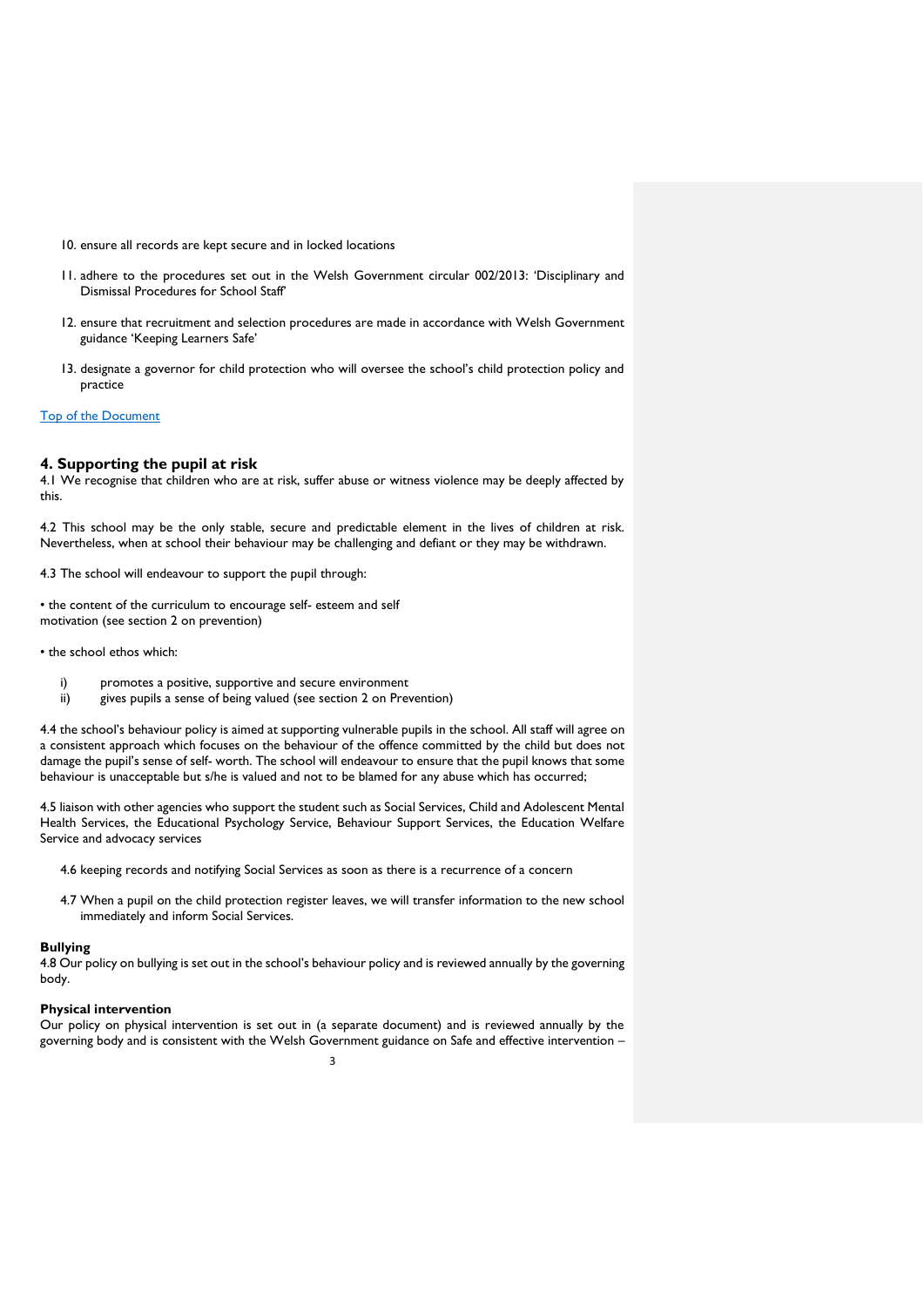use of reasonable force and searching for weapons 097/2013

#### **Children with Special Educational Needs**

We recognise that statistically children with behavioural difficulties and disabilities are most vulnerable to abuse. School staff who deal with children with profound and multiple disabilities, sensory impairment and or emotional and behaviour problems need to be particularly sensitive to signs of abuse. The school's policy on SEN can be located by contacting the school.

#### **Pupils with ALN**

We recognise that pupils with ALN are statistically more vulnerable to being abused. School staff who work with pupils who have severe and multiple disabilities, sensory issues and/or emotional or behavioural issues need to be particularly sensitive to signs of abuse. The school's ALN policies are available as separate documents and can be obtained by contacting the school.

#### **E-Safety**

4.10 The school's policy on E Safety can be located by contacting the school.

#### **Children who enter the Looked after System**

4.11 This school recognises that children who enter the Looked after System are often the most vulnerable and needy. The school's policy on Looked after Children (LAC) can be located by contacting the school.

#### **Radicalisation**

4.12 The school is aware of its responsibilities (under Section 26 of the Counter Terrorism and Security Act 2015 and the Prevent Duty Guidance) to safeguard pupils at risk of radicalisation. The school does this by: • Providing a safe environment for pupils to talk about issues that may concern them, including sensitive topics such as terrorism and extremist ideology.

• Identifying and risk assessing individuals who may be drawn into terrorism, violent or non-violent extremism.

• Knowing how to complete a Channel referral and how to seek support for the child/young person

• Ensuring all staff receive appropriate training and have the knowledge and confidence to identify pupils at risk of being drawn into terrorism and extremism and challenge extremist ideas.

• Ensuring children are safe from terrorist and extremist material when accessing the internet in school, including having in place appropriate levels of filtering.

#### **Mandatory reporting of FGM**

4.13 The school is aware of its duty to report known cases of FGM to the police (section 74 of the Serious Crime Act 2015). Where staff suspect FGM may have been carried out or think a girl may be at risk then the school will follow existing safeguarding procedures in these cases.

#### **Domestic Abuse and Gender-based violence**

4.14 This relates to: physical, sexual, psychological, emotional or financial abuse where the victim lives with or is related to the abuser. Men, women and children can be victims.

Children in families where there is domestic abuse are at risk of being harmed.

Gender based violence – is violence or threats of violence that comes from beliefs or customs relating to gender.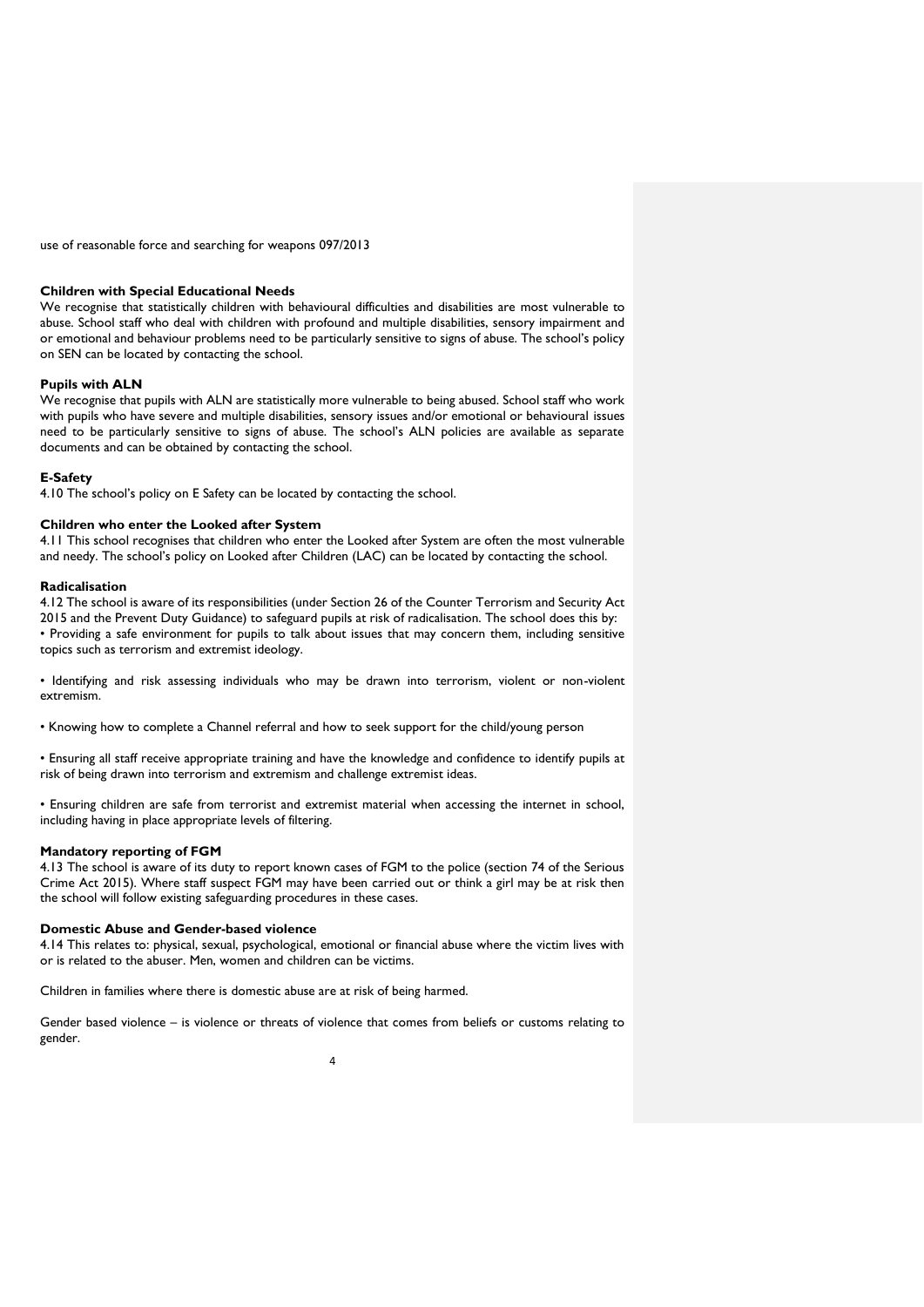Sexual violence – includes exploitation, harassment or threats of a sexual nature.

There are often links between domestic abuse and child abuse. Where schools know or suspect there is domestic abuse in the home then the DSP for Child Protection should take appropriate action.

Further guidance can be found in: 'All Wales Practice Guidance on Safeguarding Children and Young People Affected by Domestic Abuse'

[Top of the Document](#page-0-2)

## <span id="page-4-0"></span>**5. Safer recruitment**

In accordance with Welsh Government Guidance (Keeping Learners Safe Chapter 5 Safer Recruitment Practice), this school/setting will follow the HR management processes, which include a criminal record check and barred list check from Disclosure and Barring Services (DBS).

All members of staff, volunteers and governors will be required to hold an up to date DBS disclosure certificate, where applicable, in line with DBS regulations. Further guidance on this can be obtained from Human Resources. The school will maintain a record of all staff DBS disclosure dates and ensure that renewals are timely in accordance with HR policies.

The engagement of daily staff within schools should be subject to the same rigorous requirements as employed for permanent members of staff. The Headteacher will ensure that any person engaged to work in the school has satisfactory qualifications, references and checks.

The Headteacher retains responsibility for ensuring that all persons attending school site are appropriately risk assessed in circumstances where current DBS disclosures are unavailable.

[Top of the Document](#page-0-2)

#### <span id="page-4-1"></span>**6. Whistleblowing Policy**

The school's whistleblowing policy has been set out. This policy/information can be located by contacting the school.

[Top of the Document](#page-0-2)

# <span id="page-4-2"></span>**7. Information for all staff**

7.1 To know what to do if a child tells you they have been abused by someone other than a member of staff.

7.2 Where the allegation is against a member of staff you should refer to Welsh Government Circular 002/2013 Disciplinary and Dismissal Procedures for School Staff & 009/2014 Safeguarding Children in Education: handling allegations of abuse against teachers and other staff. Any allegations against a member of staff must be reported to the Local Authority Designated Officer (LADO) or the Education Safeguarding Officer (ESO) straight away before any further action is taken.

A child may confide in any member of staff and may not always go to a member of the teaching staff. Staff to whom an allegation is made should remember:

5 i) That the role is to listen to the child. Do not interrupt the child if he or she is freely recalling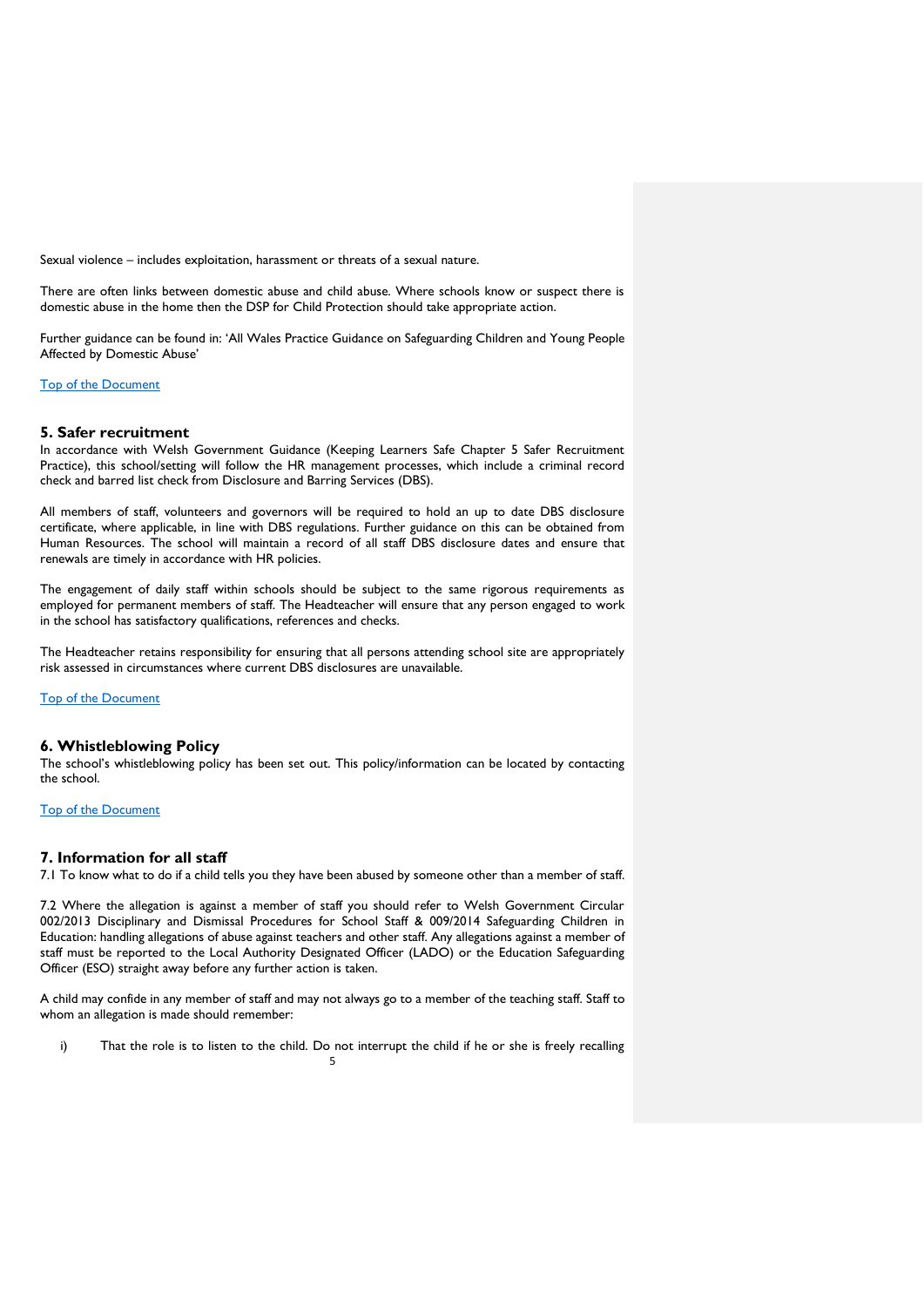significant events. Limit any questions to clarifying your understanding of what the child is saying. Any questions should be framed in an open manner so as not to lead the child.

- ii) you must report orally to the school's designated senior person for child protection immediately, or in her absence, the Deputy Head Teacher. If both are absent, seek the most senior person in the school.
- iii) make a note of the discussion, as soon as is reasonably practicable (but within 24 hours) to pass on to the school's designated person for child protection. The note which should be clear in its use of terminology should record the time, date, place and people who were present and should record the child's answers/responses in exactly the way they were said as far as possible. Remember, your note of the discussion may be used in any subsequent court proceedings.
- iv) do not give undertakings of absolute confidentiality.
- v) that a child waiting for a case to go to the criminal court, may have to give evidence or may be awaiting care proceedings.
- vi) your responsibility in terms of referring concerns ends at this point, but you may have a future role in terms of supporting or monitoring the child, contributing to an assessment or implementing child protection plans.

#### [Top of the Document](#page-0-2)

# <span id="page-5-0"></span>**8. Confidentiality**

Confidentiality issues need to be understood if a child divulges information they are being abused. A child may only feel confident to confide in a member of staff if they feel that the information will not be divulged to anyone else. However, education staff have a professional responsibility to share relevant information about the protection of children with the designated statutory agencies when a child is experiencing child welfare concerns.

It is important that each member of staff deals with this sensitively and explains to the child that they must inform the appropriate people who can help the child, but that they will only tell those who need to know in order to be able to help. They should reassure the child and tell them that their situation will not become common knowledge within the school. Be aware that it may well have taken significant courage on their part to disclose the information and that they may also be experiencing conflicting emotions, involving feelings of guilt, embarrassment, disloyalty (if the abuser is someone close) and hurt.

Please remember the pastoral responsibility of the education service. Ensure that only those with a professional involvement, e.g. the designated senior person and the head teacher, have access to the child protection records. At all other times they should be kept securely locked and separate from the child's main file.

The designated senior person (DSP) for child protection in this school is: Jennifer Browne Progress and Wellbeing Lead

The deputy DSP are: Abigail Williams Deputy Head Teacher

The designated governor for child protection is: Jane Marshall

The local authority Education Safeguarding Officer is: Nicola Davies nic.davies@newport.gov.uk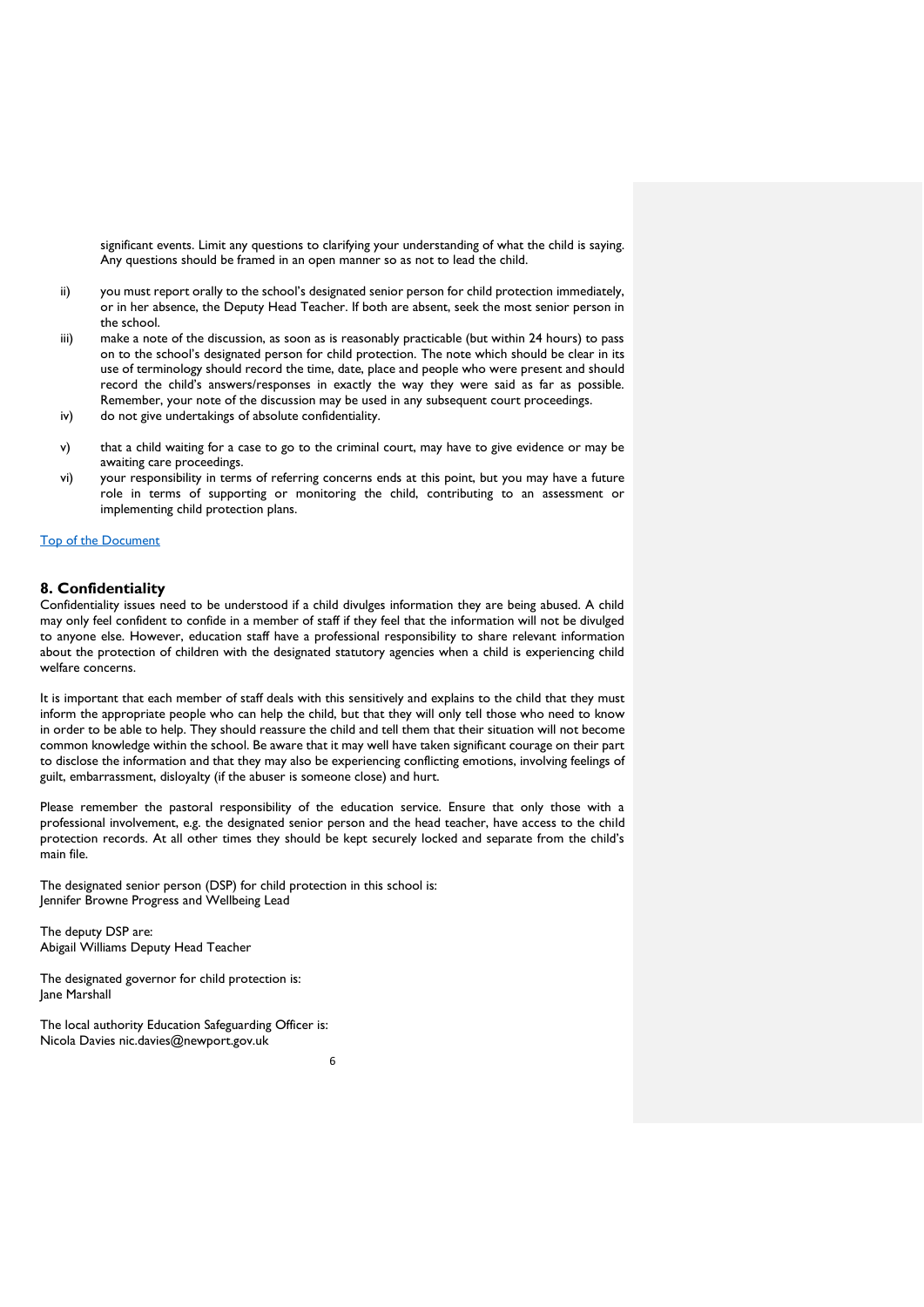The local authority Designated Lead Officer for child protection is: Mike Sloan <u>mike.sloan@newport.gov.uk</u>

<span id="page-6-0"></span>Author: L Meade – Child Protection Review Author: Nicola Davies – Education Safeguarding Officer Date: January 2021 Review Date: January 2023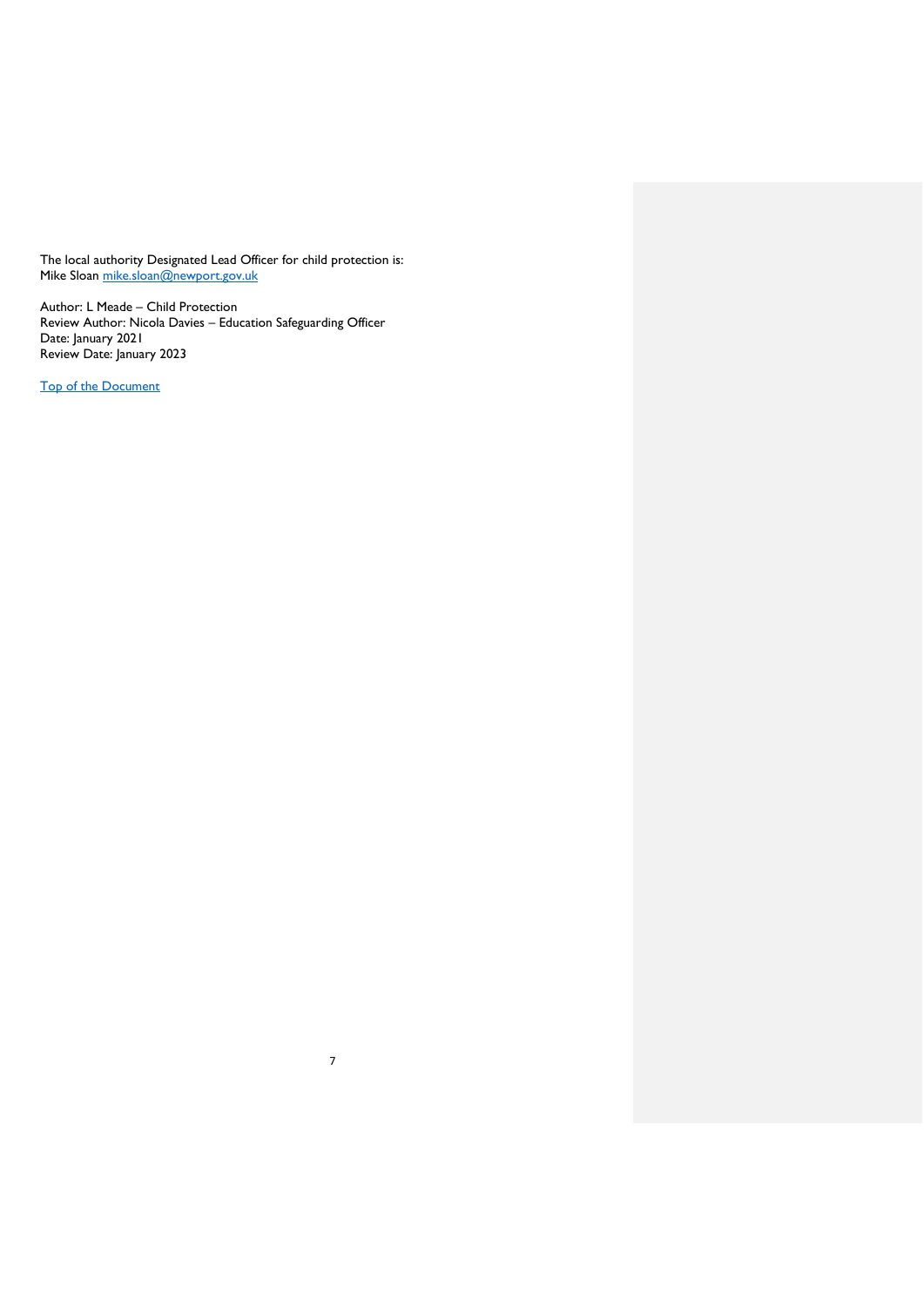# **Appendix A - Transfer of pupil safeguarding records**

#### **PART 1: To be completed by sending school**

- When you know that a child is on the CP register (or where there are safeguarding concerns) is moving schools, contact the DSP at the receiving school within 2 days of the child leaving your school to share information.
- Please ensure that the safeguarding file is passed to the DSP at the receiving school using a secure method of delivery with Part 1 of this form completed. It should be marked as 'confidential for the attention of the DSP only'.
- The file should be transferred within 10 working days.
- You are advised to keep a copy of this form for your records.

| NAME OF CHILD:                                                |  |
|---------------------------------------------------------------|--|
| DOB:                                                          |  |
| NAME OF SCHOOL SENDING<br>SAFEGUARDING FILE:                  |  |
| ADDRESS OF SENDING<br>SCHOOL:                                 |  |
| DATE FILE SENT:                                               |  |
| NAME OF DESIGNATED<br>SENIOR PERSON (DSP) FOR<br>SAFEUARDING: |  |
| <b>METHOD OF DELIVERY:</b>                                    |  |
| SIGNATURE:                                                    |  |

# **PART 2: To be completed by receiving school**

- Please complete and return this form to the DSP listed in Part 1 above.
- If you choose to return this form electronically, please ensure this is completed securely.
- You are advised to keep a copy of this form for your own reference.
- The safeguarding file should be stored securely, and away from the main pupil file.

| NAME OF SCHOOL RECEIVING<br>FILE:             |  |
|-----------------------------------------------|--|
| <b>ADDRESS:</b>                               |  |
|                                               |  |
|                                               |  |
| DATE RECEIVED:                                |  |
| NAME OF DESIGNATED                            |  |
| SENIOR PERSON (DSP)<br><b>RECEIVING FILE:</b> |  |
| IS THE FILE INTACT ON                         |  |
| <b>RECEIPT?</b>                               |  |
| SIGNATURE:                                    |  |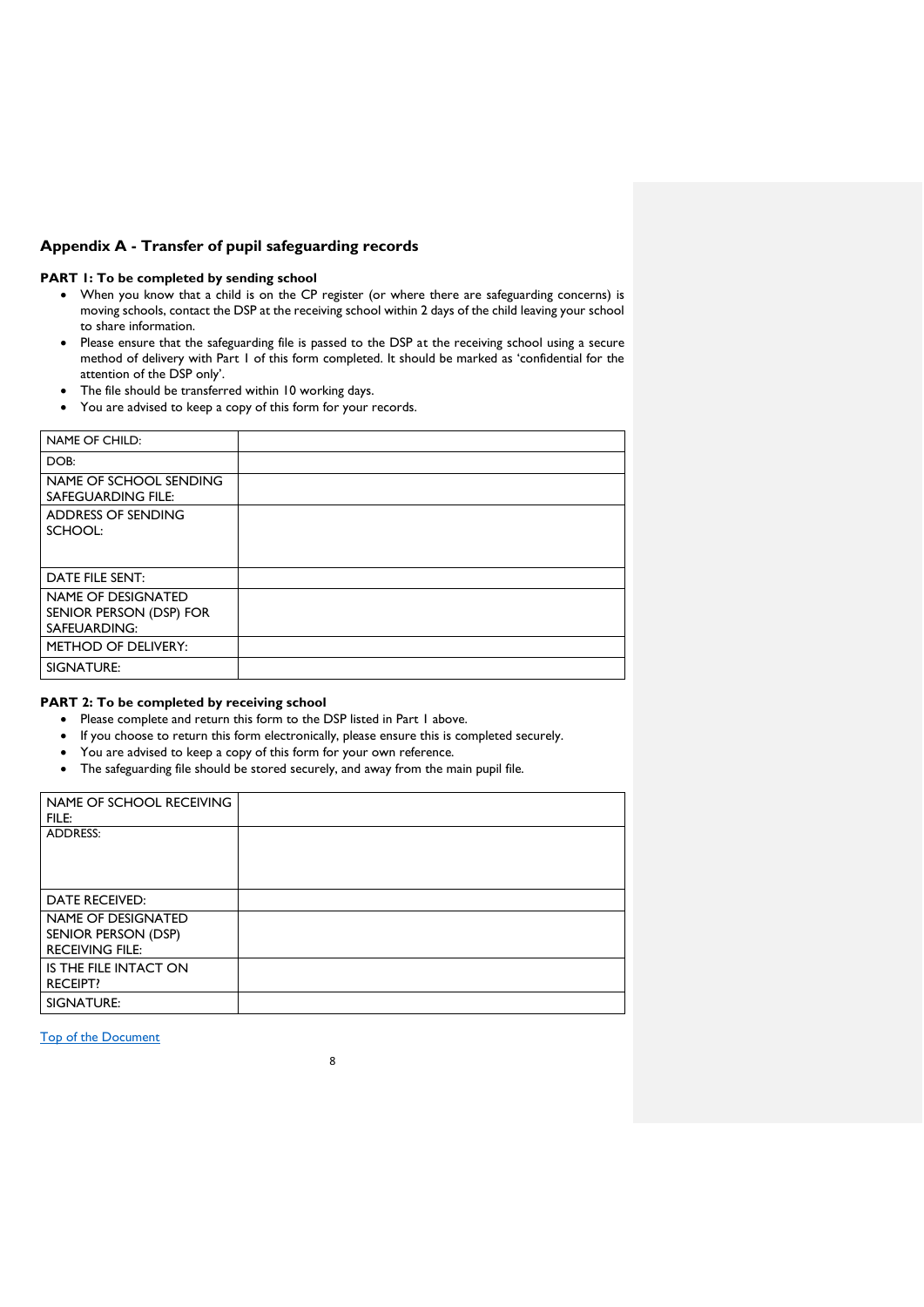# <span id="page-8-0"></span>**Appendix B** - **Policy Statement**

#### **Community Cohesion – Preventing Extremism**

Our school is committed to providing a safe environment for all of our students, staff and any visitors. There is no place for extremist views of any kind in our school.

Community cohesion is the term used to describe how everyone in a geographical area lives alongside each other with mutual understanding and respect. A cohesive community is where a person has a strong sense of belonging. It is safe, vibrant and able to be resilient and strong when tensions occur.

Those involved in supporting terrorism look to exploit and radicalise vulnerable people, including children and young people. Since July 2015, the Counter Terrorism and Security Act 2015 introduced a statutory duty on us 'to have due regard to the need to prevent people from being drawn into terrorism'

We are aware that young people can be exposed to extremist influences or prejudiced views from an early age which spring from a variety of sources including the internet. At times students, visitors or parents may themselves reflect or display views that may be considered as discriminatory, prejudiced or extremist, including using derogatory language; this will always be challenged and where appropriate dealt with.

Education is a powerful deterrent against this and we will strive to equip young people with the knowledge, skills and resilience to challenge and discuss such issues in a facilitated and informed way. This way our students are enriched, understand and become tolerant of difference and diversity where they can thrive, feel valued and not marginalised.

We have a clear safeguarding framework on how to manage and respond to issues where a pupil develops or expresses extreme views and ideologies, which are considered inflammatory and against the community cohesion ethos of our school.

Where such cases are identified a Multi-Agency Referral Form is to be completed and submitted to Children's Services. The Local Authority Lead Officer for PREVENT should also be contacted.

#### **Safeguarding Channel Panel**

Safeguarding and promoting the welfare of children, young people and adults is everyone's responsibility. We are committed to working with our partners to protect and support our students, and where a Multi-Agency Referral Form leads to one of our Students needing safeguarding, we will support the Channel programme. Channel is a multi-agency approach to protect vulnerable people by identifying individuals at risk; assessing the nature and extent of that risk; and developing the most appropriate support plan for the individuals concerned.

Channel is about ensuring that vulnerable children and adults of any faith, ethnicity or background receive support before their vulnerabilities are exploited by those that would want them to embrace terrorism, and before they become involved in criminal terrorist related activity.

#### **Key Points of Contact**

Prevent Lead for NCC: Heather Powell

# **Reference Material**

Respect and resilience - Developing Community Cohesion - A Common Understanding for Schools and their **Communities** 

<http://gov.wales/docs/dcells/publications/110209respecten.pdf>

Respect and Resilience – Developing Community Cohesion (updated January 2016, 196/2016) <http://gov.wales/docs/dcells/publications/160111-respect-and-resilience-update-en.pdf>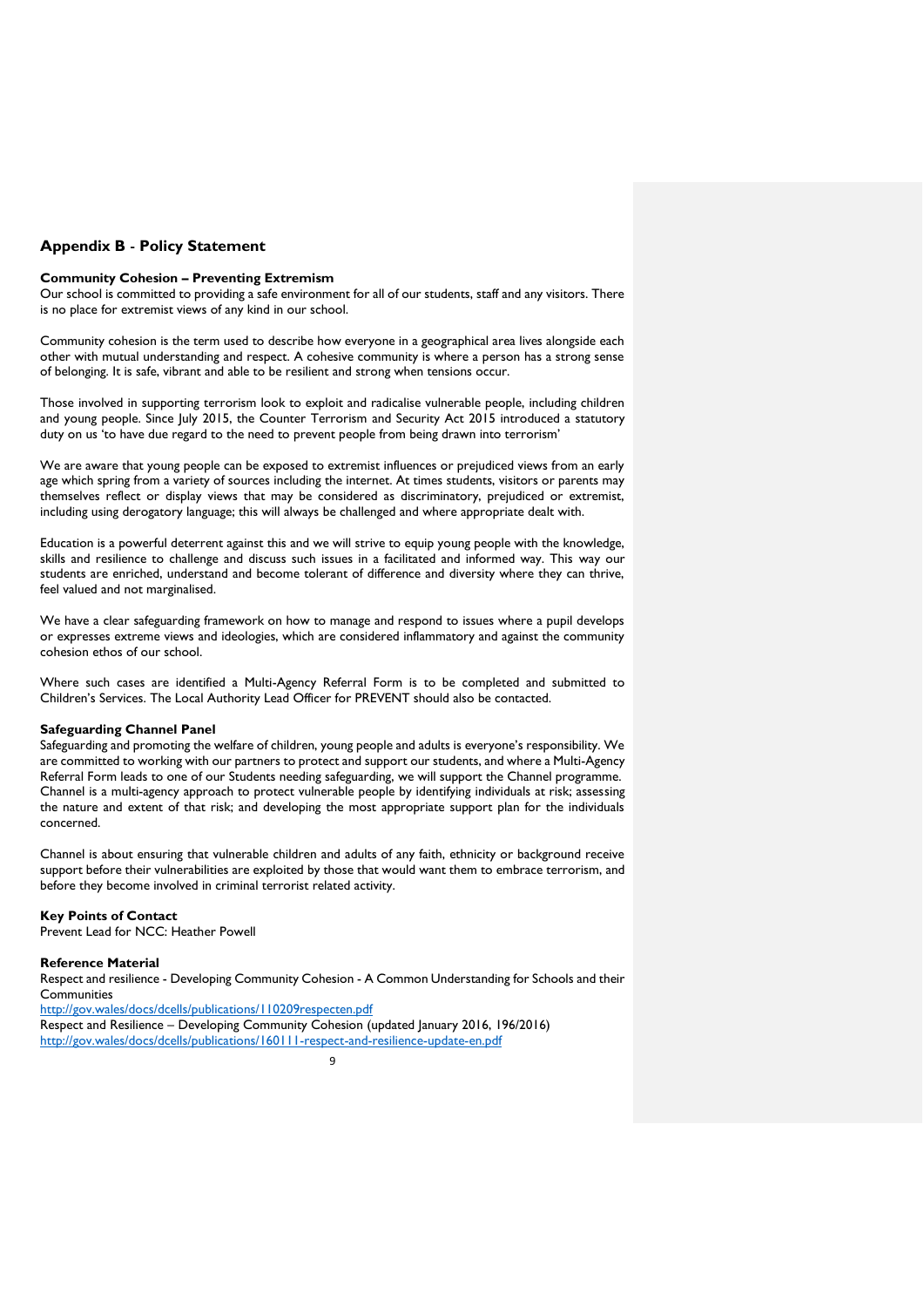<span id="page-9-0"></span>Respect and Resilience – Developing Community Cohesion: Assessment tool: <http://gov.wales/docs/dcells/publications/160112-respect-and-resilience-self-assessment-tool-en.pdf> E-learning training on PREVENT: https://elearning.prevent.homeoffice.gov.uk/ Free online resource: [http://course.ncalt.com/Channel\\_General\\_Awareness](http://course.ncalt.com/Channel_General_Awareness) Channel Guidance:<https://www.gov.uk/government/publications/channel-guidance> Prevent Duty Guidance:<https://www.gov.uk/government/publications/prevent-duty-guidance> Website: [http://educateagainsthate.com](http://educateagainsthate.com/) Resources for parents and teachers Tackling Hate Crimes and Incidents: A Framework for Action <http://gov.wales/docs/dsjlg/publications/equality/140512-hate-crime-framework-en.pdf>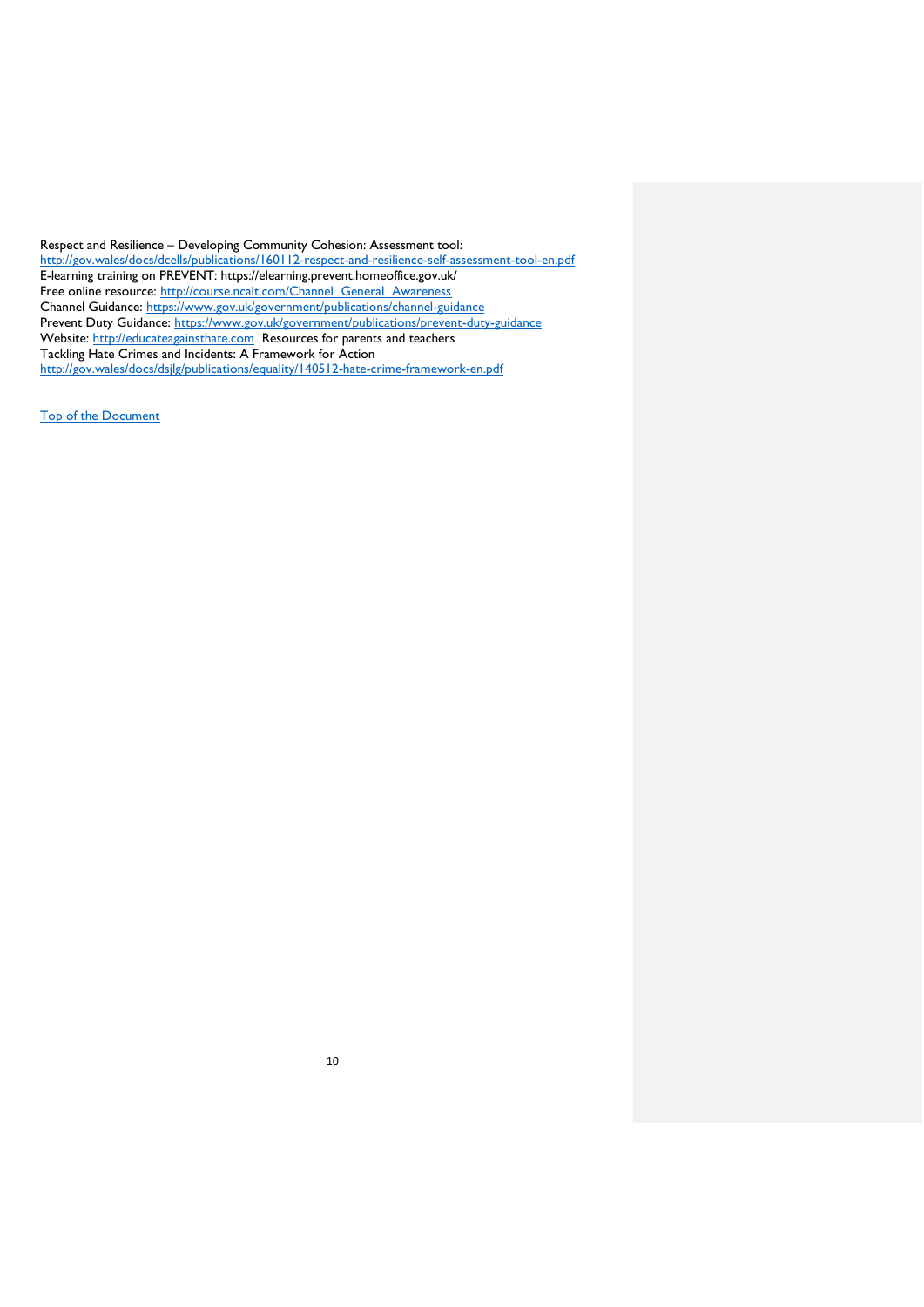# **Appendix C – Covid-19**

*Covid 19 safeguarding policy annex: to be read in conjunction with the school's safeguarding/child protection policy*

**This document should be regularly updated in response to any changes to local and national guidance.** 

#### **Duty to Report Safeguarding Issues: Information for staff and volunteers during COVID 19 (school closure/partial closure)**

Whether learners are at home or in the classroom, safeguarding and the welfare of learners is paramount and takes precedence over all other considerations. At all times practitioners should continue to follow the school or setting's safeguarding policies. All issues relating to online safeguarding should be dealt with in the same way as face-to-face teaching or interactions.

The Social Services and Well-being (Wales) Act 2014 specifies the *duty* placed on practitioners and partners (under s.162 of the Act) to report both adults and children where they have reasonable cause to suspect the criteria regarding risk of harm is met.

A referral *must* be made whenever a professional has concerns about a child under the age of 18 years.

#### **Remote learning and safeguarding**

Schools should include their guidance for practitioners on remote learning and information for learners/parents and carers.

The school's policies for online safety; staff and learner well-being and safeguarding and distance learning should reflect how video-conferencing and live-streaming will be carried out and monitored.

Refer to: **[https://hwb.gov.wales/zones/keeping-safe-online/live-streaming-and-video](https://hwb.gov.wales/zones/keeping-safe-online/live-streaming-and-video-conferencing-safeguarding-principles-and-practice/)[conferencing-safeguarding-principles-and-practice/](https://hwb.gov.wales/zones/keeping-safe-online/live-streaming-and-video-conferencing-safeguarding-principles-and-practice/)**

#### **Blended and Distance Learning**

#### **Live-Streaming**

Live streaming will be agreed on an individual basis by the HT, DHT (with the backing of the governing body). Individual or group live streaming will be determined by the need and the reasons for the request.

All live-streamed lessons will be carried out using Google Meet through Google Classroom.

Safeguarding and welfare of learners is paramount and takes precedence over all other considerations. All issues relating to online safeguarding will be dealt with in the same way as face-to-face teaching. Policies and procedures for reporting incidents of misuse will be followed at all times. Before carrying out a live-streaming session all staff involved will:

- Consider the purpose, benefits and limitations of a live-streaming lesson and consider if an alternative method is more appropriate.
- Consider availability of all learners involved as well as the number of learners on the session.
- Ensure the length of live-streamed session are appropriate for their learners.
- Consider the availability/strength of each learner's network connection and take steps to provide the best possible conditions for stable connectivity if required (i.e. the provision of MiFi devices).
- Consider alternative lesson format if there's likely to be inequality of access due to connectivity issues, hardware issues, caring for siblings or any other reason.
- Ensure the lesson is planned in advance and that 24 hours' notice is given to learners and parents/carers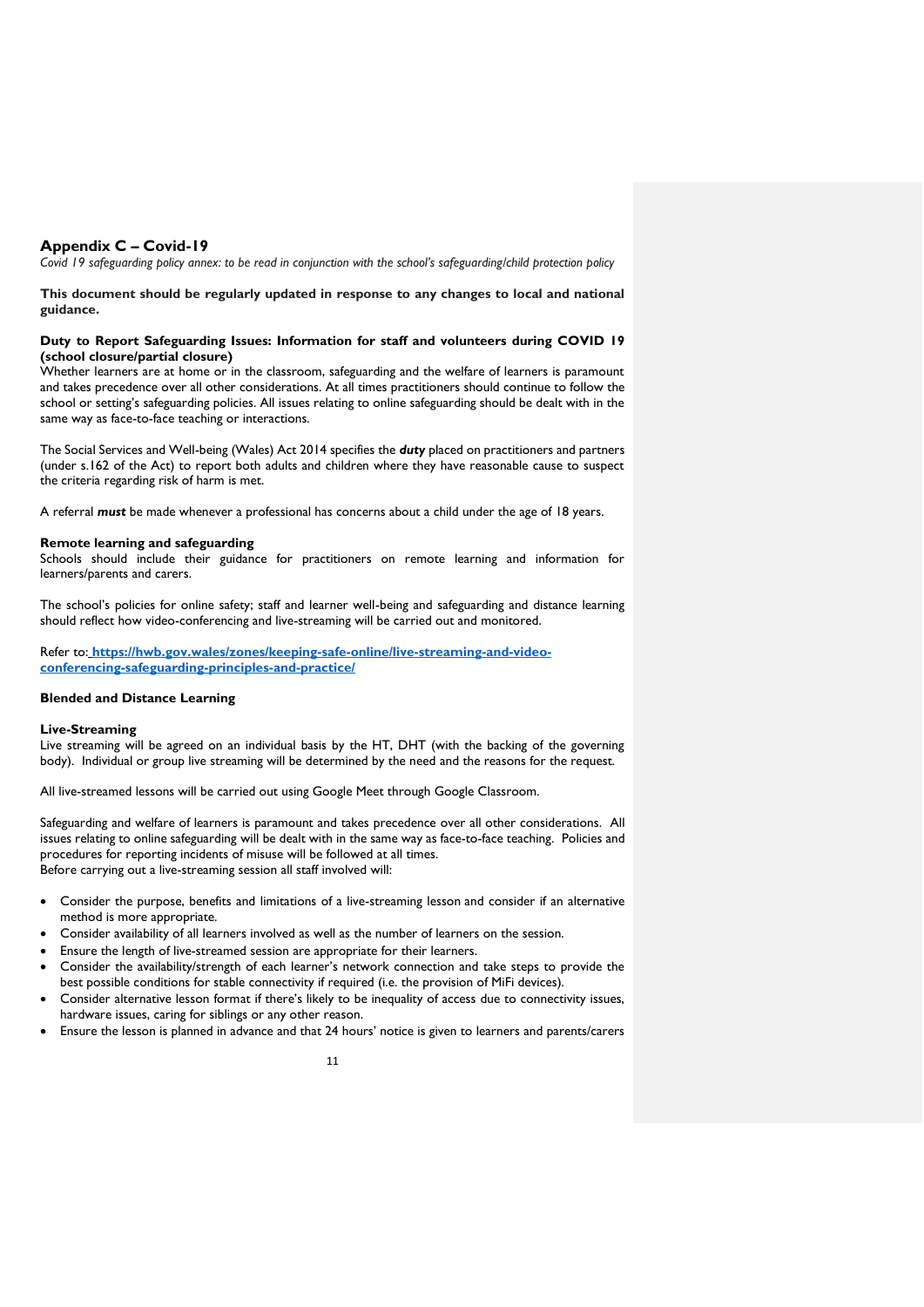as required.

- Seek authorisation from the school's HT to carry out live streaming and let the senior leadership team know the planned timetable of all lessons.
- Check all content is appropriate and for any tasks requiring online research, check the suitability of the websites prior to the lesson.
- Ensure that all learners have access to software applications required.
- Familiarise themselves with features of Google Meet and how to use it effectively.
- Ensure a "Live-Streaming Contract" is in place for all learners involved in live-streaming lessons. Ensure all leaners have received and accepted the school's Acceptable Use guidance.
- Where it is not possible to have 2 persons involved in the Live Learning session, for whatever reason, we will comply with the changes to WG update dated January 2021.

Further guidance can be found on the **[Online safety zone on Hwb](https://hwb.gov.wales/zones/online-safety/)**.

#### **Working with other agencies/information sharing**

As part of the Council's response to COVID 19 we will work with Children's Services and other partners to support vulnerable learners. If schools have to return to a situation of remote learning, then children identified on the school's 'vulnerable learner list' will be contacted regularly by the school. Other relevant agencies involved will be notified where contact cannot be made or if concerns arise. The school will continue to participate in all relevant multi-agency meetings in order to safeguard children and young people.

# **Vulnerable Learners list/Contact Records (during periods of school closures)**

The list of vulnerable learners may change regularly; for example, in response to an Encompass alert received by the school. As a school we will:

- a) Review the list on a regular basis
- b) Keep in regular contact with all vulnerable learners
- c) Liaise with the school's EWO and other relevant practitioners where we are unable to make contact with vulnerable learners/families
- d) Keep a record of all communication with learners and families

#### **Local procedures during this time**

Newport's Safeguarding Hub will continue to respond to referrals that indicate that a child/young person is **at risk of harm.** This is defined as:

- A child/young person who has disclosed that they have been physically harmed resulting in an injury or bruising
- A child/young person who does not have the ability to communicate presenting with an injury or bruising that is unexplained.
- An allegation of sexual abuse
- The likelihood that abuse will take place immediately if the matter is not investigated under child protection procedures.

Referrals will continue to be made to Newport Children's Services using a multi-agency referral form (MARF). This form can be found on the Gwent Safeguarding website: <https://www.gwentsafeguarding.org.uk/en/Children/Report/Report-a-child-at-risk.aspx>

The MARF should be sent to: **[Children.duty@newport.gov.uk](mailto:Children.duty@newport.gov.uk)**

After 5pm, on weekends and bank holidays, contact the South East Wales Emergency Duty Team (EDT) to report any safeguarding concerns: **0800 328 4432**

*If you think a child or young person is in immediate danger, contact the Police on 999*

**Commented [KL1]:** Added 14.01.2021